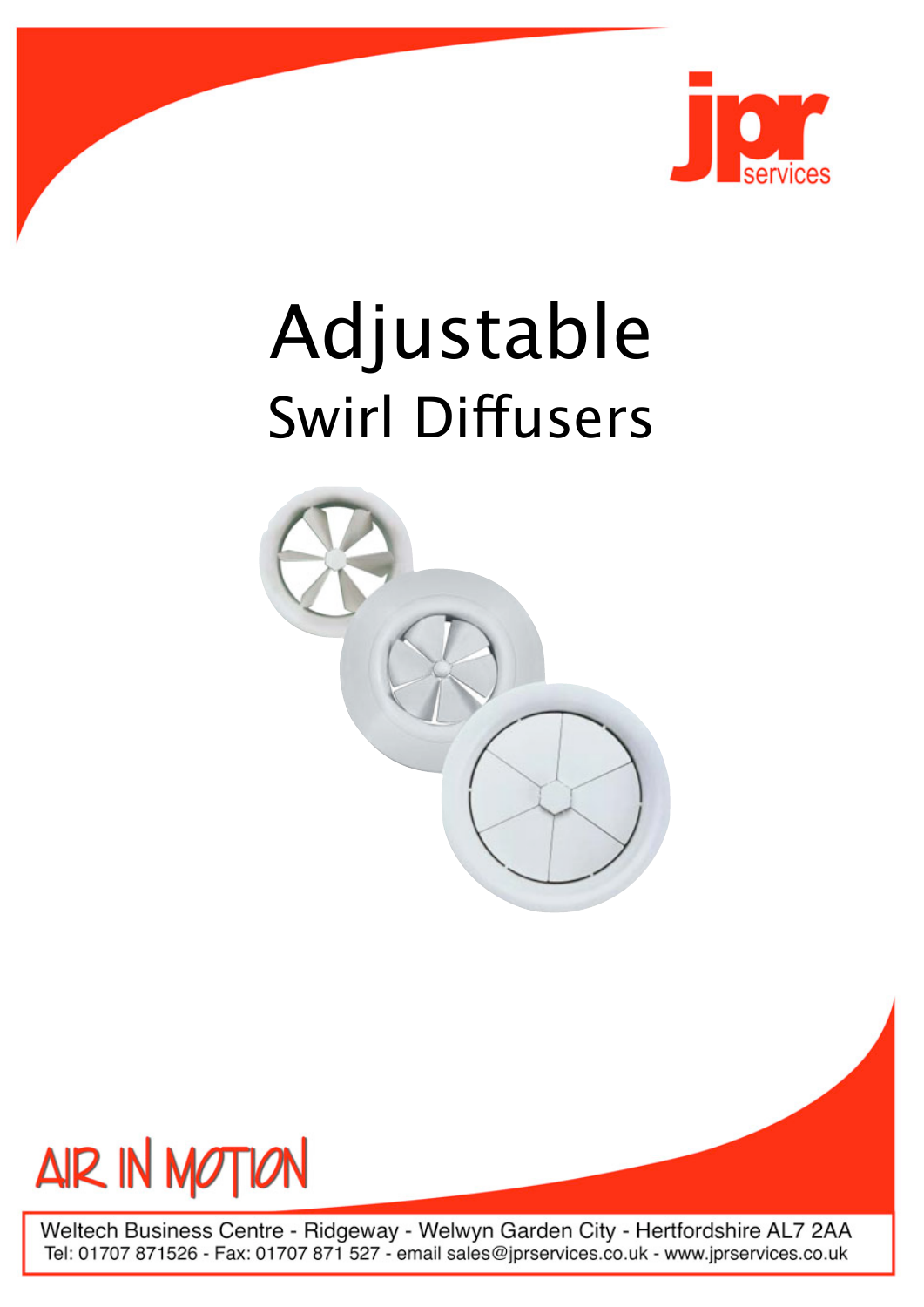## **Application**

Our L series circular swirl diffusers constitutes a perfected solution to the problems of high comfort air conditioning of high rooms and in a wide variety of applications. It's simple and cost effective design, with adjustable blades via electrical or manual operation in one of five sizes,provides an attractive solution to many air distribution requirements.

In the air conditioning of high rooms e.g.factories, exhibition halls, theatres or sports centres,energy saving requirements call for highly controlled air supply systems.

As there is usually a temperature difference between room and supply air, inertial and gravitational forces that have aerodynamic or thermodynamic effects,have to be taken into account in order to avoid the phenomena of draughts or low temperature areas. Consequently,when heating, the supply air has to be emitted into the room at a higher velocity and at a different angle than when cooling.

# **Description**

We have developed the L series range of diffusers with the above task in mind,each outlet consists of a round metal nozzle body constructed from a pressed steel cylinder, with a wide,radially extended rim also available to utilise the Coanda effect. Each unit independent of size has a central mechanism of six blades which are available in steel or in plastic (for sizes 250 to 400 dia).

# **Fixings/Installations**

The L series range of diffusers is suitable for installation in applications between 3.1 Metres and 30 Metres height and does not need to be mounted flush to the ceiling.

The diffuser will normally be installed for downward air flow, however, in special cases it is also suitable for installation with a sideways air flow.



# **Finish**

The L series circular outlet is available in a wide variety of finishes including standard BS and RAL powder coating. Please refer to the product coding for a list of standard finishes. Special finishes are available on request.



Weltech Business Centre - Ridgeway - Welwyn Garden City - Hertfordshire AL7 2AA Tel: 01707 871526 - Fax: 01707 871527 - email sales@jprservices.co.uk - www.jprservices.co.uk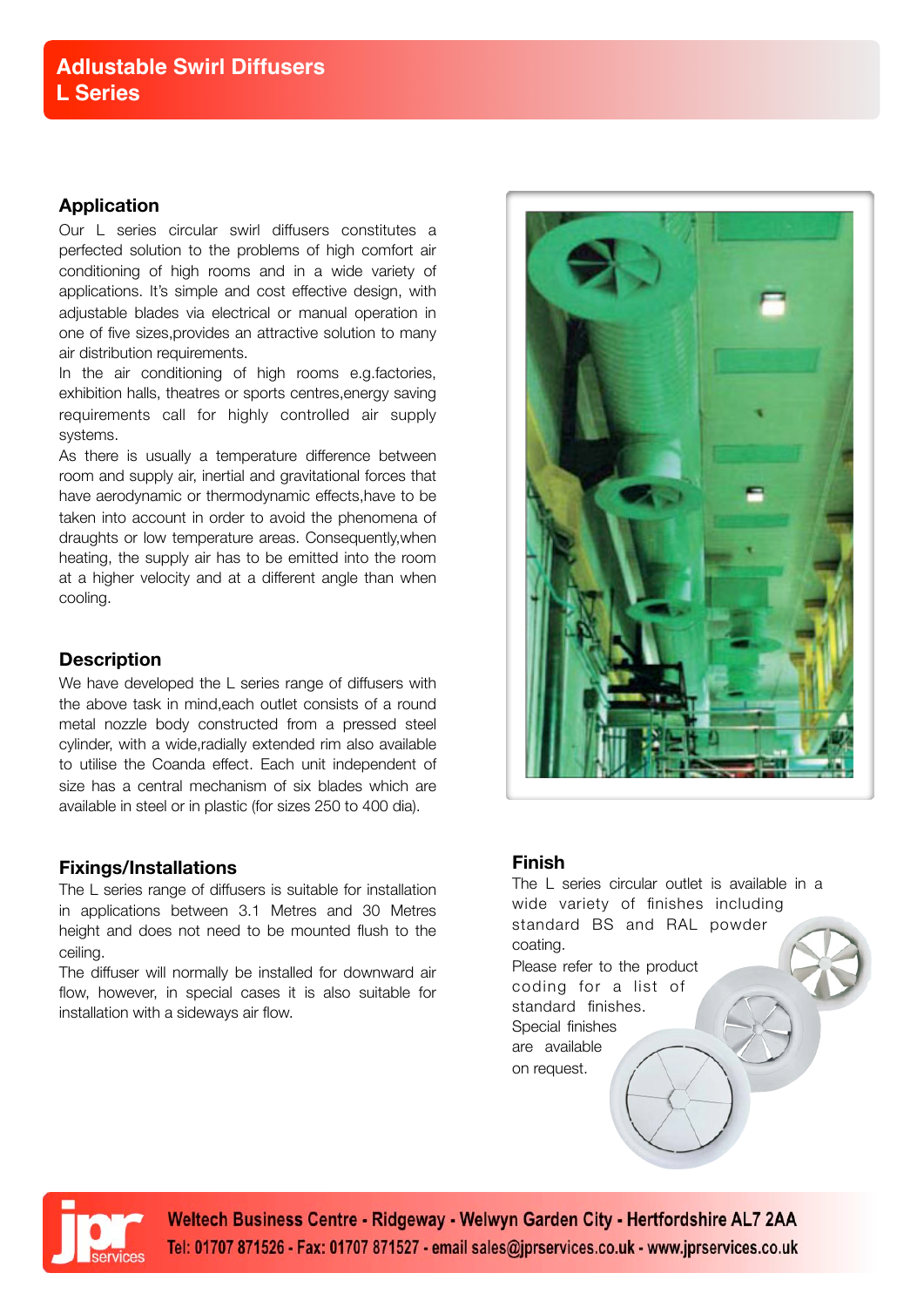# **Options and Order Codes**

## **Diffusers**

|    | 2 - FRAME                                                                            | $3 - CORE$                                                                     | <b>4 - ACCESSORIES</b>                                                                                                                                       | 5 - ARRANGEMENT                                                                               | 6 - FIXINGS                          | 7 - FINISH                                                                                                                                                                                                                                                                           |
|----|--------------------------------------------------------------------------------------|--------------------------------------------------------------------------------|--------------------------------------------------------------------------------------------------------------------------------------------------------------|-----------------------------------------------------------------------------------------------|--------------------------------------|--------------------------------------------------------------------------------------------------------------------------------------------------------------------------------------------------------------------------------------------------------------------------------------|
| ı. | <b>R</b> Standard Round<br><b>V Extended Round</b><br>Q Extended Square<br>1 Special | <b>S Steel Blade</b><br><b>Z Plastic Blade</b><br>(up to e400 only)<br>Special | 0 None<br><b>B</b> Ball Protection<br>C Centre Cap<br>(Supplied as Standard)<br><b>M Equalising Mesh</b><br>N Equalising Mesh<br>and Centre Cap<br>1 Special | 0 Manual<br>E Electric (Steel only)<br>NMV24 Control<br>P Pneumatic (Steel only)<br>1 Special | 0 None<br>F Fixing Ring<br>1 Special | F RAL9010 Matt White<br>Other standard colours<br>available ;<br>Matt Black B<br>BS00E55 Gloss White C<br><b>BS00E55 Satin White H</b><br>BS00E55 Matt White D<br>RAL9010 Gloss White E<br>RAL9010 Satin White G<br>RAL9006 Aluminium 3<br>Special Colours available<br>on request 1 |

**Note:** The items shown in red print above and in the order code example below are the standard options for this product. Unless shown otherwise on any quotation or order the units will be supplied in this configuration.



# **Selection Information**

Depending on the installation height a specific diffuser should be chosen in order to guarantee optimum ventilation of the occupied area without draughts. The recommended selection is based on empirical measurements and laboratory tests. The outlets should be selected using the table below.

#### **Operating range (min-max air volume per outlet)**

We recommend specific air volume ranges for each size of diffuser. These are based on empirical measurements and laboratory tests.

Detailed selection information available on request.





Weltech Business Centre - Ridgeway - Welwyn Garden City - Hertfordshire AL7 2AA Tel: 01707 871526 - Fax: 01707 871527 - email sales@jprservices.co.uk - www.jprservices.co.uk